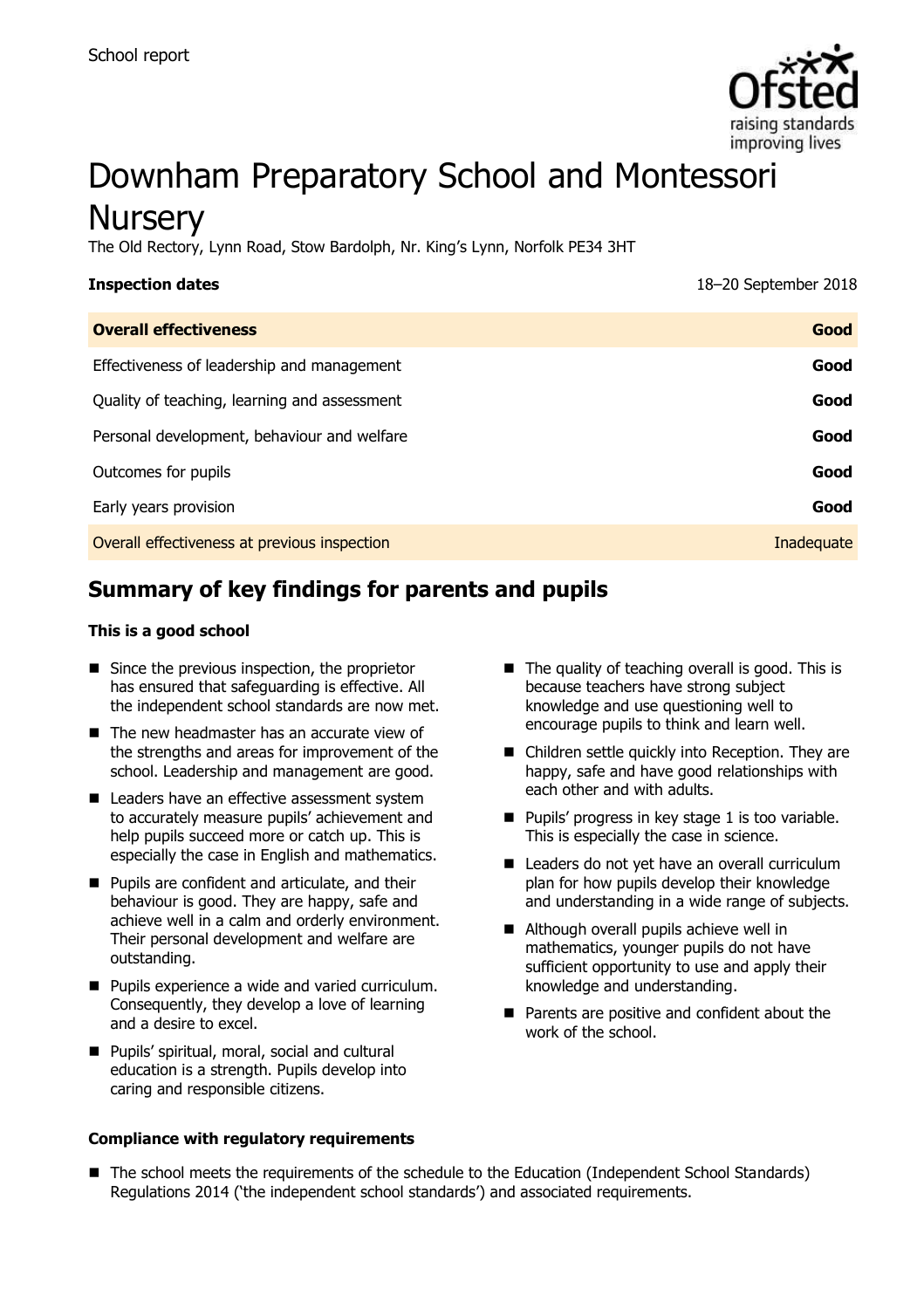

# **Full report**

### **What does the school need to do to improve further?**

- Improve the quality of teaching, learning and assessment through:
	- teachers using assessment information with greater precision to plan learning that allows children in the early years and pupils in key stage 1 to make better progress from their starting points
	- increasing the opportunities for pupils to work scientifically so that they deepen their skills in science
	- continuing to provide pupils with the opportunity to use and apply their mathematics skills in a wide range of ways so that they make better progress.
- **Improve leadership and management by:** 
	- checking that there is clear progression in learning for pupils as part of the curriculum plan so that pupils increase their knowledge and understanding across all subject areas
	- continuing to work with families of pupils who do not attend school as often as they should.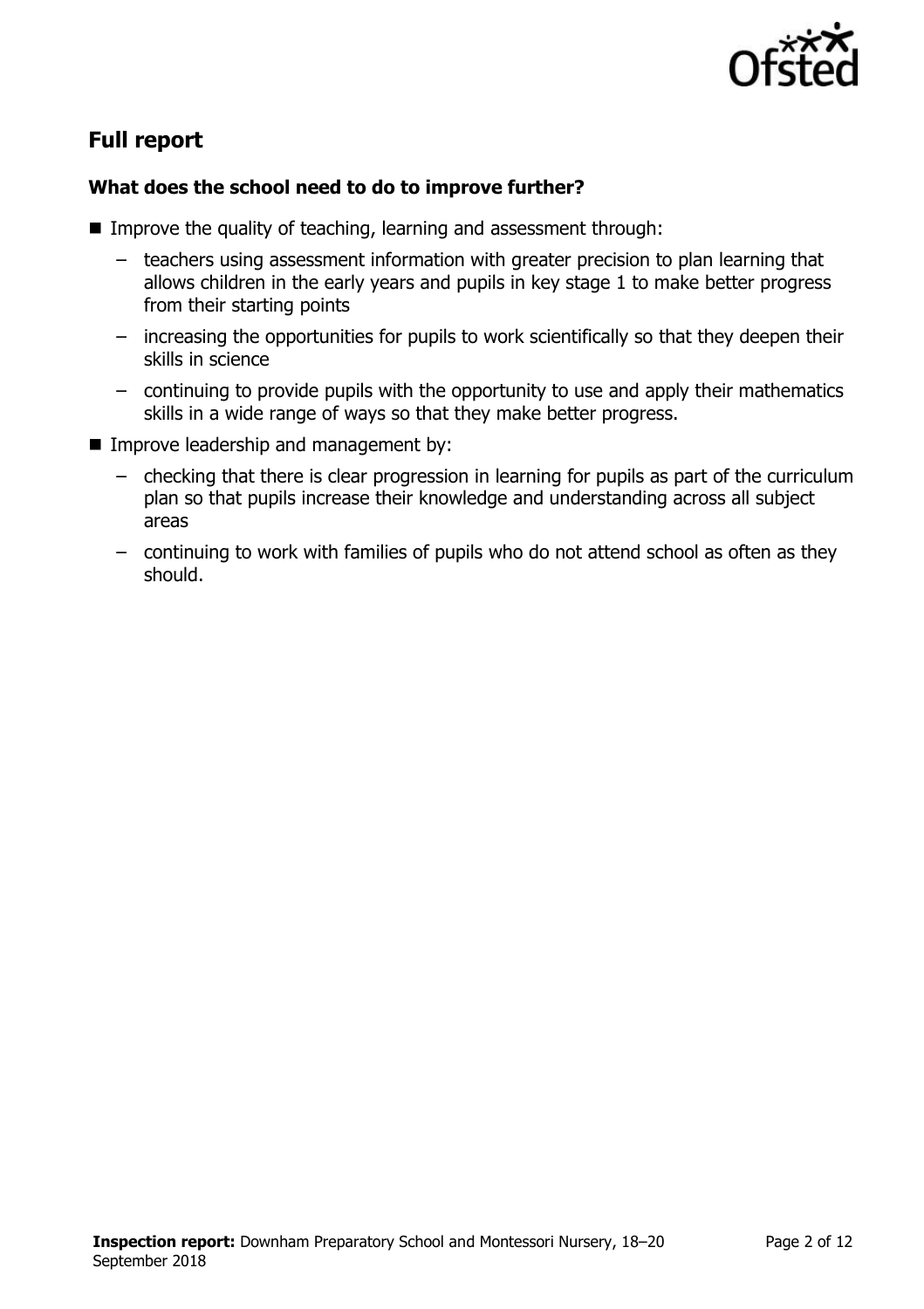

# **Inspection judgements**

#### **Effectiveness of leadership and management Good**

- The leadership of the school has undergone a marked change since the previous inspection and is now good. The headmaster, who started his post in December 2017, has a clear and widely understood vision and commitment to improve pupils' outcomes. Both the proprietor and the headmaster have an accurate understanding of the school's many strengths and areas for development.
- The headmaster has wasted no time in meeting the independent school standards that were not met at the previous inspection, and the school is now fully compliant. He carefully monitors and evaluates the success of the school by reviewing the precisely written action plans. The areas for improvement highlighted in these plans are appropriate and accurate to continue moving the school forward.
- The proprietor promotes a clear vision and set of values for the education of pupils at Downham Preparatory and Montessori Nursery school. Her passion for each pupil to grow in self-confidence and personal well-being is clear. Many parents applauded the school for how it provides a family-friendly atmosphere and ethos, and how every teacher knows their children well. Pupils' personal development and welfare are outstanding.
- The headmaster regularly checks on the achievement of pupils, particularly in English and mathematics, by using an appropriate assessment system. Adults are using assessment information increasingly well in key stage 2 to help pupils make even better progress. School information and pupils' work show that pupils are often achieving at levels above that found nationally for their age by the end of Year 6. Assessment information for key stage 1 and Reception is still relatively new. Teachers are currently not using this information as precisely as they could to ensure that younger children and pupils make rapid progress from their starting points.
- All respondents to the staff questionnaire stated that they are proud to work at the school. Staff are provided with the necessary professional development required so that their skills are continually enhanced. Most staff stated that the school has continued to improve since the previous inspection. The headmaster affirms that there has been a great deal of change over this year. Most staff agree that their workload and welfare are considered when decisions are made.
- Leaders ensure that pupils have many opportunities to develop their spiritual, moral, social and cultural education. Pupils have a mature understanding of respect and tolerance. They participate in many events from raising money for charities to providing musical entertainment at a local home for the elderly. Pupils' cultural education is a strength of the school, and pupils' experience of music and art is very strong. Through whole-school productions, such as 'The Lion King', every pupil is provided with an opportunity to perform and develop their creative skills.
- The effectiveness of middle leaders is improving. Leaders for English and mathematics have a secure understanding of pupils' achievement and what needs to be done to increase pupils' progress further. For example, this year, the English leaders have changed the way that spellings are taught. Leaders are using their knowledge of assessment information to ensure that adults have high expectations of what pupils can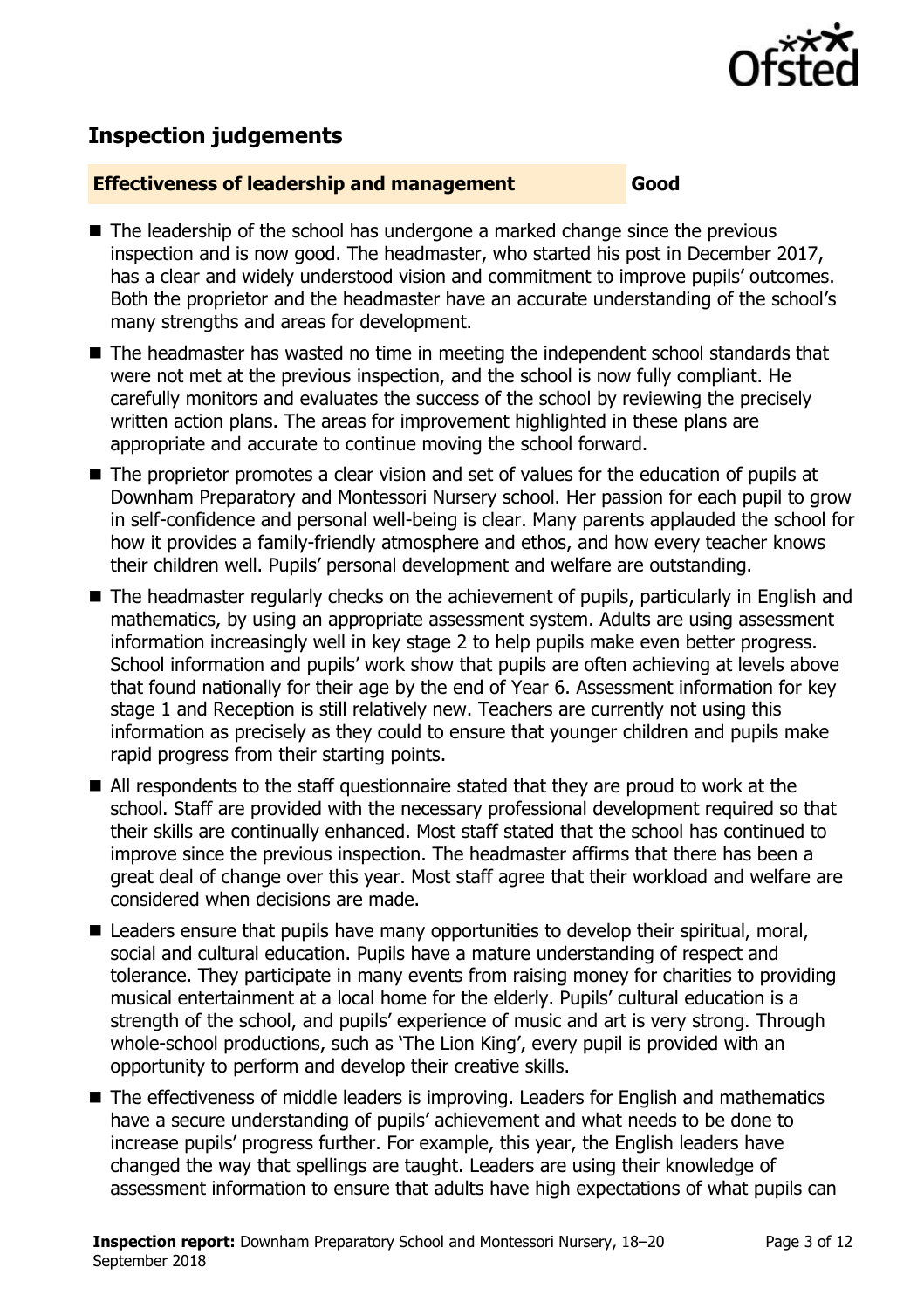

achieve. They also ensure the teaching of spelling is precise and in line with national expectations for their age.

- Leaders continue to review and improve the curriculum provision. Pupils are taught by specialist subject teachers from Year 1. Pupils produce strong work in a number of subjects. For example, in Spanish, pupils are writing advanced and grammatically correct sentences from a young age. In music, the compositions that pupils produce, together with their explanations, demonstrate a depth of knowledge and understanding. One pupil commented, 'We are all about education and fun.'
- Although the curriculum is generally well planned, leaders do not identify the progression of key knowledge and skills that pupils will gain in each subject area as they move through each year group. In subjects such as science at key stage 1, pupils are not receiving sufficient opportunity to practise their scientific knowledge and understanding so that they can achieve more. Equally, in subjects such as history, younger pupils do not have the same opportunity to use high-quality literacy skills as they do in English. Leaders acknowledge that in these subjects pupils' progress varies, especially for younger pupils.
- **Pupils are prepared well for life in modern Britain, demonstrating a secure understanding** of the values that underpin society. They speak confidently about respect, tolerance, rights and responsibilities. Older pupils use appropriate vocabulary and explanations when speaking about others who are different from themselves or who have protected characteristics.
- Leaders provide well for pupils who have special educational needs (SEN) and/or disabilities and ensure that there is equality of opportunity. These pupils are often given additional responsibilities, such as school council representatives or caring for the goats, rabbits and guinea pigs on the school site. Leaders carefully check the progress that pupils who have SEN and/or disabilities make and adapt the provision to suit their needs. As a result, these pupils often achieve well both personally and academically.
- Communication with parents is positive. For example, during the inspection, the headmaster was holding an event to inform parents how assessment information is collected, analysed and used to improve the progress that pupils make. From the responses to Parent View, most parents are very happy about the work of the school and would recommend it to others.
- The headmaster has set up a parent liaison committee to ensure that parents are involved in decisions about school improvement. Minutes of meetings demonstrate that this group ask challenging questions of school leadership.

#### **Governance**

- The school is owned by a sole proprietor who is also the school's principal. There are mechanisms in place to hold school leaders to account for the quality of education. Some of these are less formal, such as the parent liaison committee.
- The proprietor and the board of directors, who have responsibility for governance, meet regularly. They ensure that the school meets the independent school standards and that finances are effectively managed.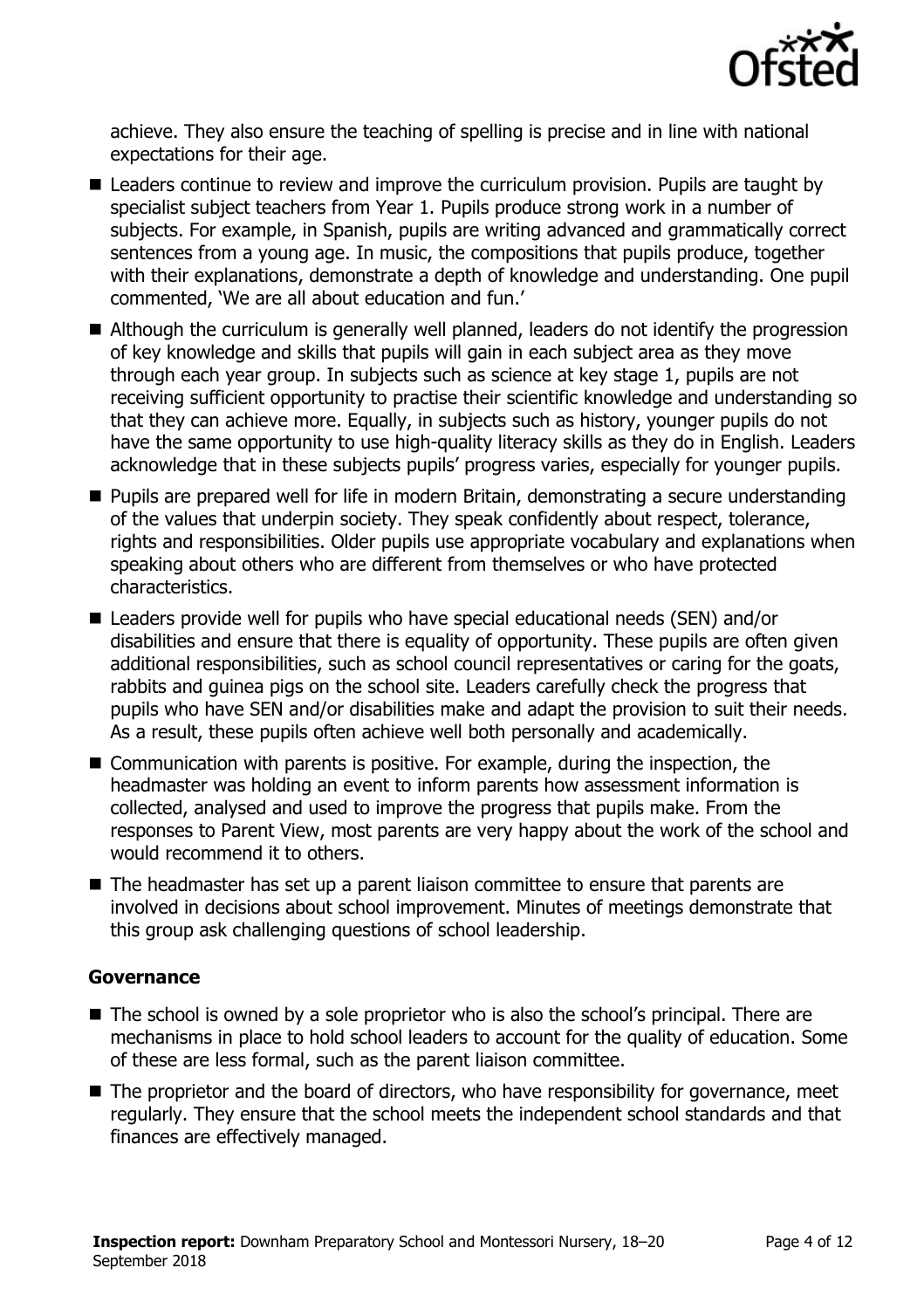

### **Safeguarding**

- The arrangements for safeguarding are effective.
- The headmaster and other leaders have ensured that the independent school standards, highlighted as unmet in the previous inspection, have now been met. Staff receive regular and highly effective safeguarding training that is relevant, up to date and in line with current statutory guidance.
- Leaders are appropriately trained in safer recruitment. All statutory processes and procedures for checking the suitability of staff, before they commence employment, are in place. Induction information is relevant and specific to the context of the school. As a result, staff are vigilant and know how to record concerns that they may have so that leaders can take suitable action if necessary.
- The proprietor provides suitable accommodation for the short-term care of sick and injured pupils that is near a toilet and includes washing facilities. Staff are appropriately trained in first aid, and accidents are recorded diligently.
- The temperature of all hot water taps is regularly and systematically checked to prevent the risk of scalding to pupils or staff. Inspectors found at this inspection that the checking procedures were thorough, and also found no taps that present a scalding risk.
- Risk assessments are appropriate. Leaders ensure that pupils are instructed in making positive choices around risk, for example when using online technology. Practice around the caring for animals on site is effective and pupils demonstrate a thorough understanding of the risks and how to overcome them.
- Most parents who responded to the online questionnaire, Parent View, agreed that their children were safe and well cared for at the school. One parent echoed the sentiment of many when writing, 'I leave both my children at school and nursery knowing they are safe, well and happy to be there.'

#### **Quality of teaching, learning and assessment Good**

- The strengths identified at the previous inspection remain. Relationships between staff and pupils are strong. Adults create a calm place in which to learn. Lessons flow well, and pupils respond to instructions from adults promptly.
- The quality of teaching, learning and assessment, particularly in English and mathematics at key stage 2, are a strength. Teachers ask questions effectively in order to make pupils think hard and debate their answers. In pupils' books, it is evident that there are often logical teaching sequences and that pupils usually build their knowledge and understanding well.
- **Pupils make good progress with their reading. This is because adults listen to pupils read** and help pupils to build their skills. Adults also use the well-stocked library effectively, and pupils develop a love of reading. Many pupils can identify their favourite authors or characters in books. In class, when pupils read, they do so confidently and with appropriate expression.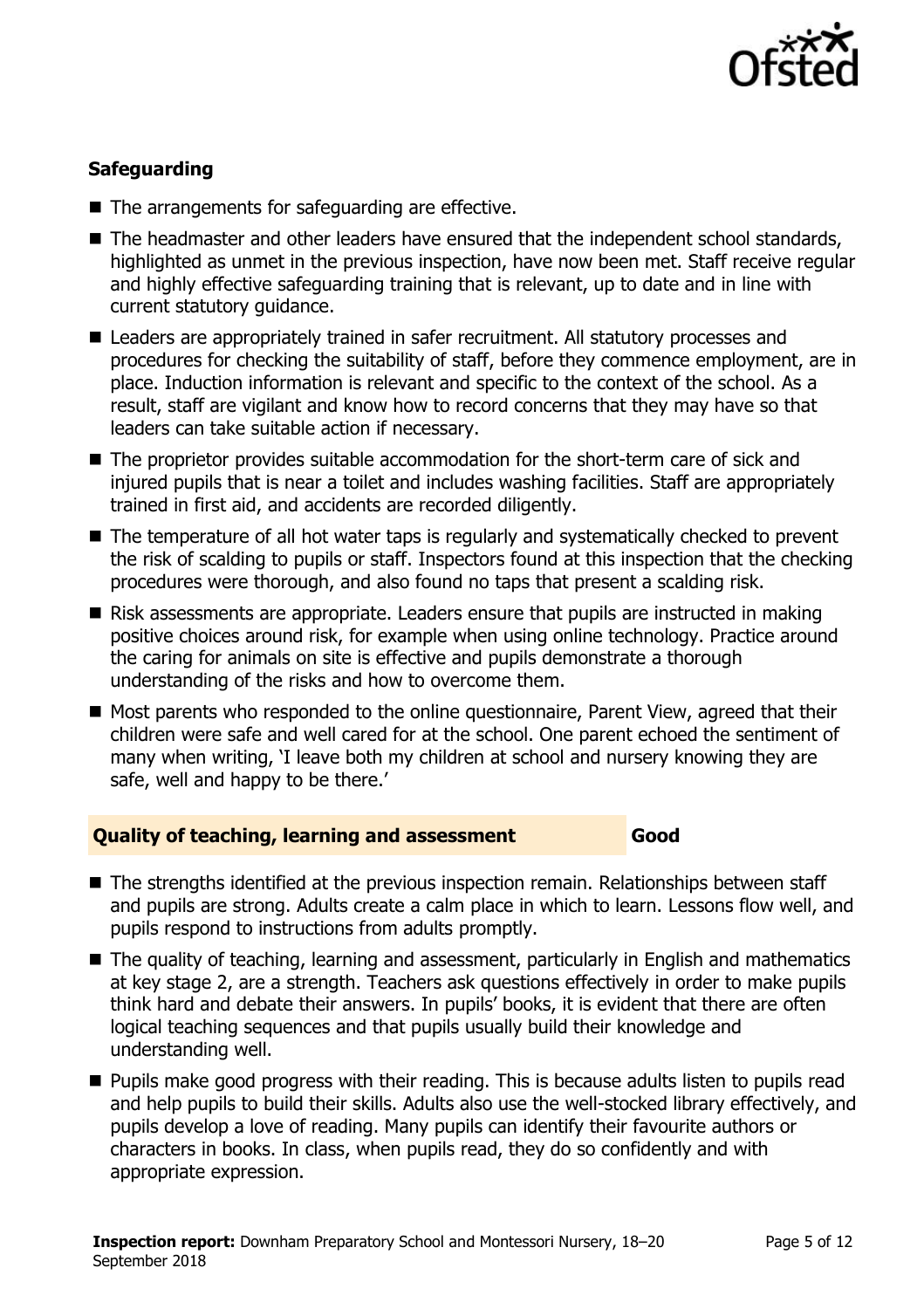

- Teachers are making good use of the skills that they have acquired and sharpened following recent professional development in mathematics. They provide learning that helps pupils build their speed and fluency, especially when practising their times tables. Pupils relish the challenge that they receive in mathematics. One Year 3 pupil explained, 'My mathematics is neither too easy nor too hard, it is just right.' However, too few pupils receive as much opportunity to use and apply their mathematics in a wide range of ways so that they can make even better progress.
- Teachers are knowledgeable about the subjects that they teach. Pupils experience lessons with subject specialists, where the learning is explained using interesting examples and memorable activities. For example, in a music lesson, pupils were able to compose their own musical sequence on the djembe drums. These pupils had a deep knowledge and understanding of the importance of layering sounds, and they produced work above that expected for their age.
- Work in pupils' exercise books shows that they develop their factual knowledge in subjects such as science and history well. In key stage 2, pupils are given opportunity to practise and develop their creative writing skills during history and to think scientifically in science. However, adults do not plan sufficiently well for the clear progression of knowledge and skills when pupils are in key stage 1. Consequently, pupils in this key stage do not make such strong progress in their learning.
- Adults provide a wide range of extra-curricular activities for pupils to enjoy. These range from many sporting activities to clubs for pupils who enjoy knitting. Many of the class teachers take these clubs, and they are well attended. Adults use the outside area well to teach sports, such as hockey and rugby.

#### **Personal development, behaviour and welfare Good**

#### **Personal development and welfare**

- The school's work to promote pupils' personal development and welfare is outstanding. Pupils are highly articulate, welcoming and extremely polite. Without prompting, they hold doors open and greet everyone they meet. Pupils demonstrate mature levels of respect for each other, and for adults, that often belie their age.
- In lessons, pupils debate with each other maturely and express their ideas extremely effectively. They communicate their knowledge and understanding using vocabulary specific to a particular subject accurately and with enthusiasm.
- Pupils who have SEN and/or disabilities are often successfully provided with additional responsibilities to develop their personal confidence and social skills. Downham Preparatory School and Montessori Nursery is a very inclusive place where individuals are highly valued.
- **Pupils are attentive and make the most of their lessons. They understand how to keep** themselves safe, particularly when using online technology. Adults ensure that there are posters and clear instructions for pupils so that pupils' understanding continues to develop.
- **Pupils spoken with were clear that there is no bullying at school. One pupil said that if**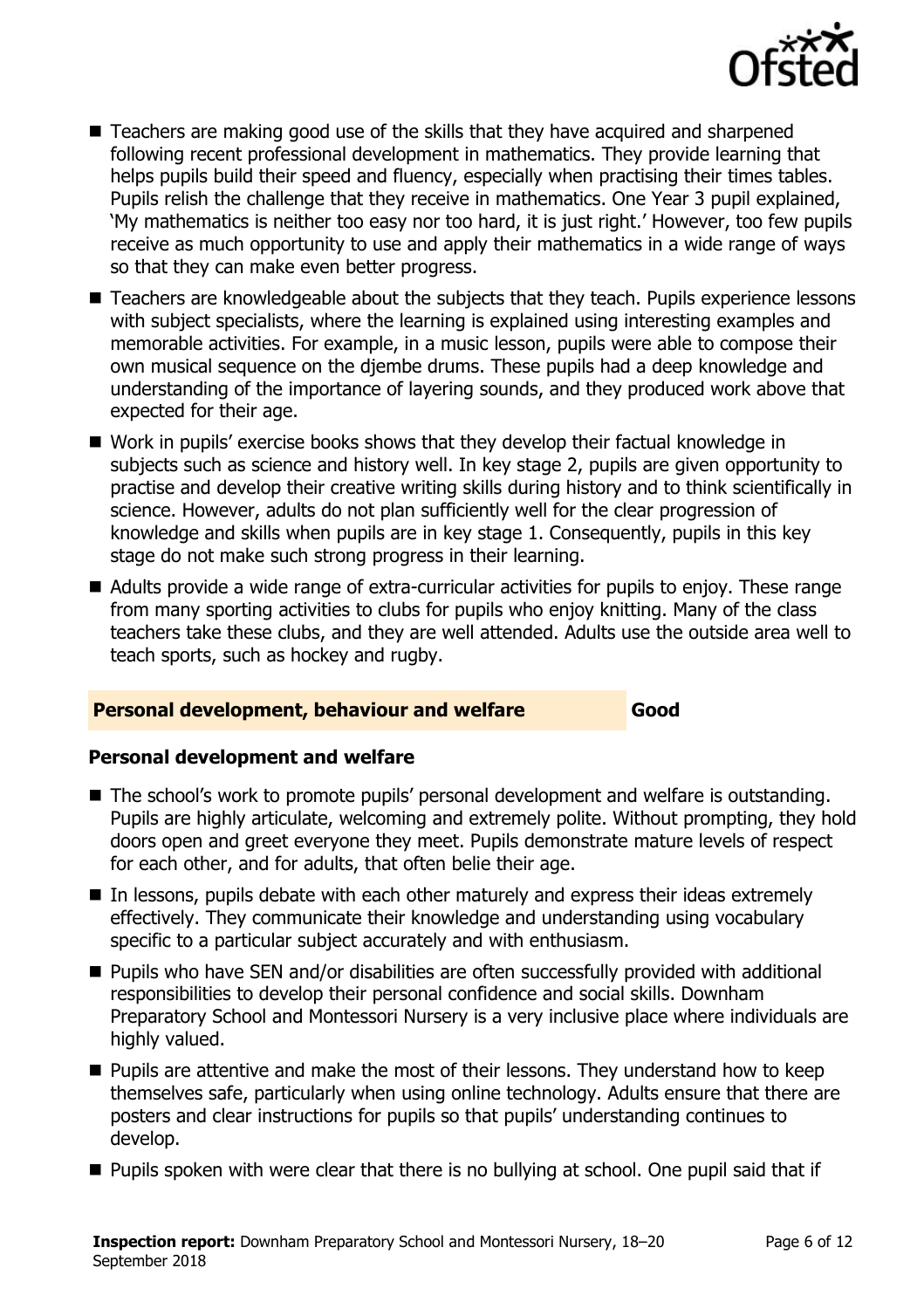

there was, it would be 'exterminated'. Leaders' records of behaviour incidents confirm this to be the case. Where there have been issues of poor behaviour, these are thoroughly dealt with in line with the school's policy.

**Pupils are encouraged to be caring and responsible citizens through a strong spiritual,** moral, social and cultural education. They raise money for charities and take part in whole-school creative events, such as singing in the choir in Kings Lynn and performing in the summer performance. Pupils are proud of their school as a result.

#### **Behaviour**

- The behaviour of pupils is good.
- Pupils' conduct is exemplary. They walk around the school sensibly, and changes of lessons are very smooth. For example, young pupils in Year 1 move to different rooms for their subjects with ease. Consequently, most lessons flow without the need to stop for issues of poor behaviour.
- In less structured times, pupils continue to behave well and enjoy each other's company. At lunchtimes, the school hall is filled with pupils socialising and discussing their likes and dislikes. Supervision by adults is appropriate, and pupils enjoy the large grounds in which they can play.
- **Pupils are generally diligent and work hard in lessons. On occasions, when the work is not** precisely demanding enough, they contribute fewer ideas during the lesson, waiting patiently until they are provided with another activity. Their behaviour is never less than good, but adults could have higher expectations of what pupils, especially those in key stage 1, could do. Conversely, where teachers use focused learning objectives effectively, pupils' behaviour is highly positive.
- **Pupils' attendance is just below that found nationally for primary schools, and it remains** broadly the same as at the previous inspection. Leaders deal with issues robustly, where a pupil's attendance falls below the high expectations that leaders expect.

### **Outcomes for pupils Good**

- Pupils achieve well in key stage 2, especially in reading. School assessment information for 2018 demonstrates that all pupils reached at least the national standard in reading, writing and mathematics.
- The headmaster has introduced an assessment system to measure the progress that all pupils make, and to compare the information gathered with that which is typical of pupils of a similar age. From the evidence seen from pupils' exercise books and in lessons, the school's assessment of pupils' achievement is accurate.
- **Pupils receive more work that is precisely matched to their needs and abilities in key** stage 2 than in key stage 1. Older pupils make good progress in writing and mathematics. This is because these pupils receive work that makes them think and apply their knowledge and understanding effectively.
- **Pupils make good progress in spelling, grammar and handwriting. Adults have clear** expectations and precise plans that ensure pupils develop their knowledge of spelling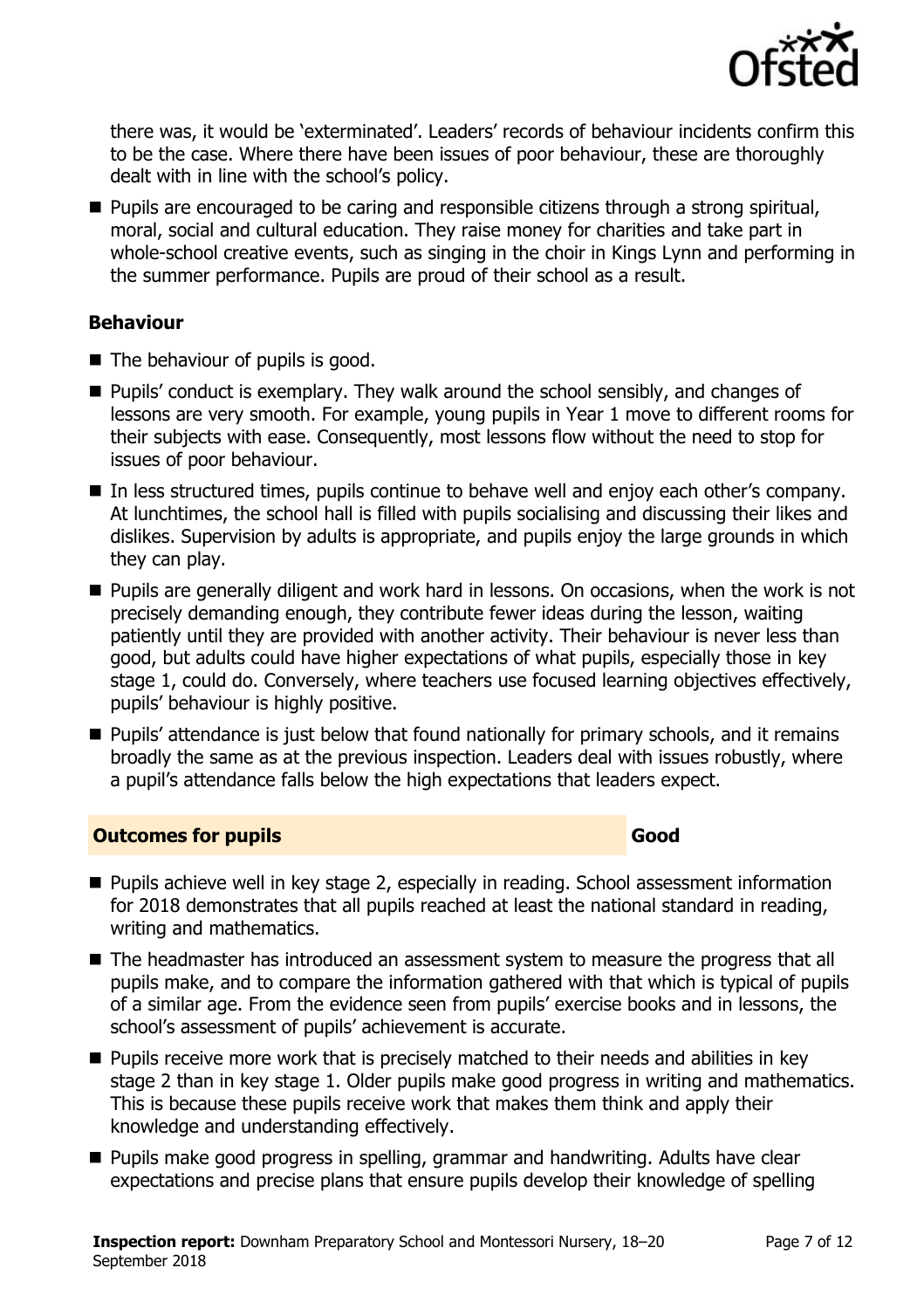

rules effectively. A great deal of importance is placed on good-quality handwriting and presentation. Pupils rise to the challenge and their work books are well kept, demonstrating pride in their work.

- Pupils who have SEN and/or disabilities achieve well and make good progress from their starting points. Often by the end of key stage 2, these pupils are making as much progress as their peers nationally.
- School assessment evidence, supported by pupils' work in books, shows that in key stage 1 pupils are not making the rapid gains that are seen in the rest of the school. At times, the expectation of what these pupils can achieve is not sufficiently high, and the progress that pupils make is not consistent enough.
- The proportion of pupils who passed the Year 1 phonics screening check in June 2018 was broadly in line with the national average. However, inspectors found that pupils' knowledge and understanding of sounds were not as secure at the start of the year. Teachers have already identified this issue, and are ensuring that pupils catch up swiftly.

#### **Early years provision Good**

- Children start well at school. Adults ensure that the transition from the Nursery into Reception is thoughtfully planned to meet children's individual needs. Consequently, children are happy, understand and follow the routines quickly and willingly.
- Children's starting points in Reception are broadly typical or above for their age. This year, leaders have a greater sense of the achievement of children in Reception. Accurate assessment information is in place so that leaders can measure the progress that children are making from their starting points, and to ensure that all children make the progress that they should.
- Although the school is registered to provide education from two years of age, the youngest children are educated in the Nursery, which is located on the same site. The Nursery was inspected separately at the same time as the school.
- Children behave exceptionally well in Reception. They choose their activities thoughtfully and share resources generously with each other. They are kind and respectful when they speak with children and adults alike. Relationships are very strong in the class, and children have quickly built positive friendships.
- Children have access to a large and well-resourced outside area where they can develop their physical skills. Children enjoy the climbing frame and the ball-pond area particularly.
- Adults are adept at planning learning that appeals to the interests of children and at using resources to develop children's learning further. For example, in one mathematics lesson, pupils were using apples to 'measure' their length as they lay on the ground. They counted the apples to reach the correct totals.
- Children are safe and well cared for in Reception. Children's learning journeys from the previous academic year show that children experience all the areas for learning expected in the early years.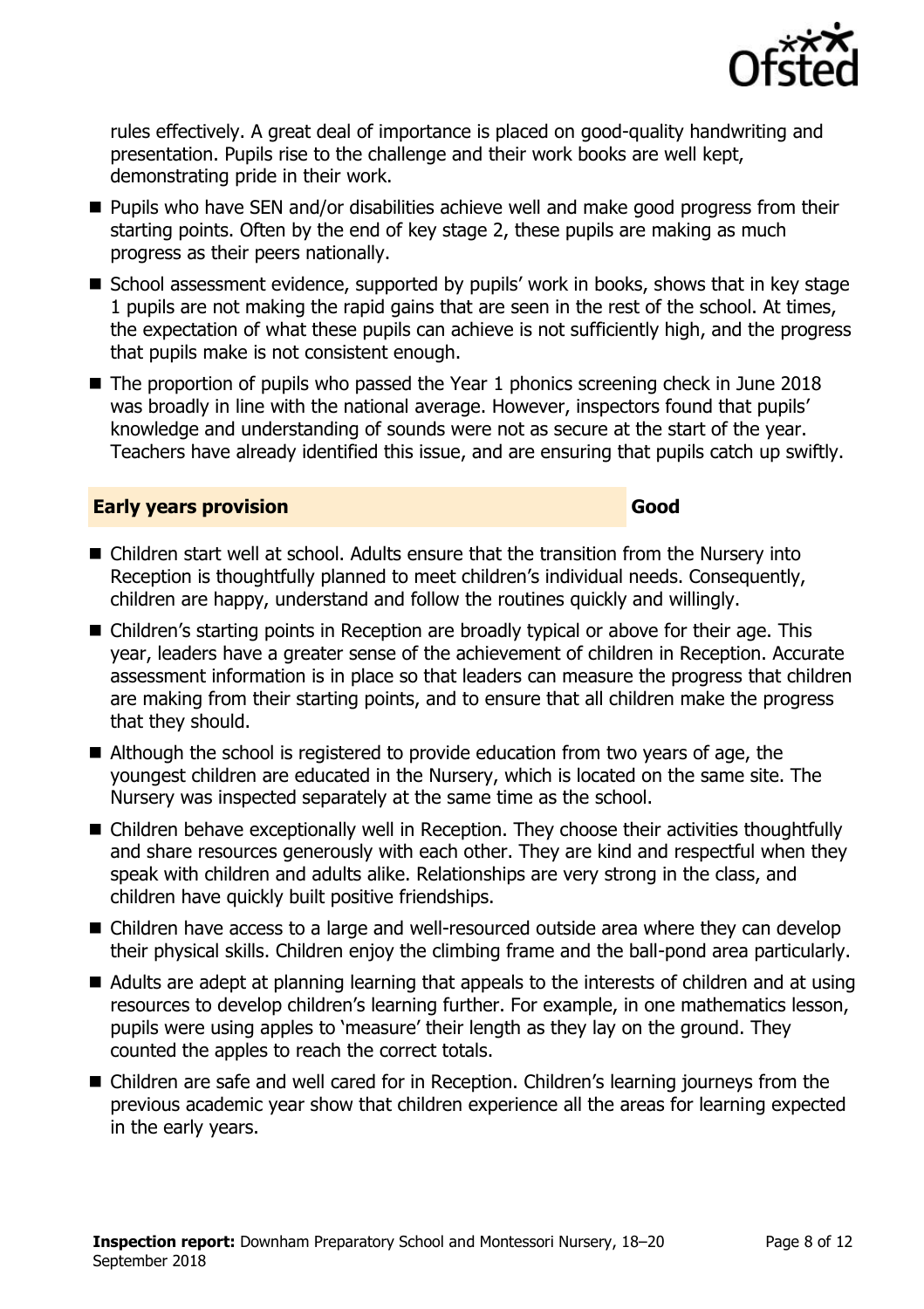

# **School details**

| Unique reference number  | 121251   |
|--------------------------|----------|
| DfE registration number  | 926/6143 |
| <b>Inspection number</b> | 10055828 |

This inspection was carried out under section 109(1) and (2) of the Education and Skills Act 2008, the purpose of which is to advise the Secretary of State for Education about the school's suitability for continued registration as an independent school.

| Type of school                      | Other independent school |
|-------------------------------------|--------------------------|
| School category                     | Independent school       |
| Age range of pupils                 | 2 to 11                  |
| Gender of pupils                    | Mixed                    |
| Number of pupils on the school roll | 101                      |
| Proprietor                          | Mrs E Laffeaty-Sharpe    |
| <b>Headteacher</b>                  | Mr Mark Jefferson        |
| Annual fees (day pupils)            | £6,426–£9,900            |
| Telephone number                    | 01366 388 066            |
| Website                             | www.downhamprep.co.uk    |
| <b>Email address</b>                | office@downhamprep.co.uk |
| Date of previous inspection         | 28-30 November 2017      |

#### **Information about this school**

- Since the previous inspection, there has been a change of headmaster.
- Downham Preparatory and Montessori Nursery School is a small independent school that is privately owned. It is registered with the Department for Education (DfE) to admit and educate pupils between two and 11 years. Currently, children from three months to four years are registered as part of the Nursery provision, which has a separate unique reference number. Therefore, there are no children below the age of Reception included in the early years section of this independent school report.
- Separately registered provision for three months to four years is also provided on the same site as the school. The Nursery, also named Downham Preparatory and Montessori Nursery school, was inspected at the same time as the school inspection under its unique reference number EY305661. Details about the quality of education for all children below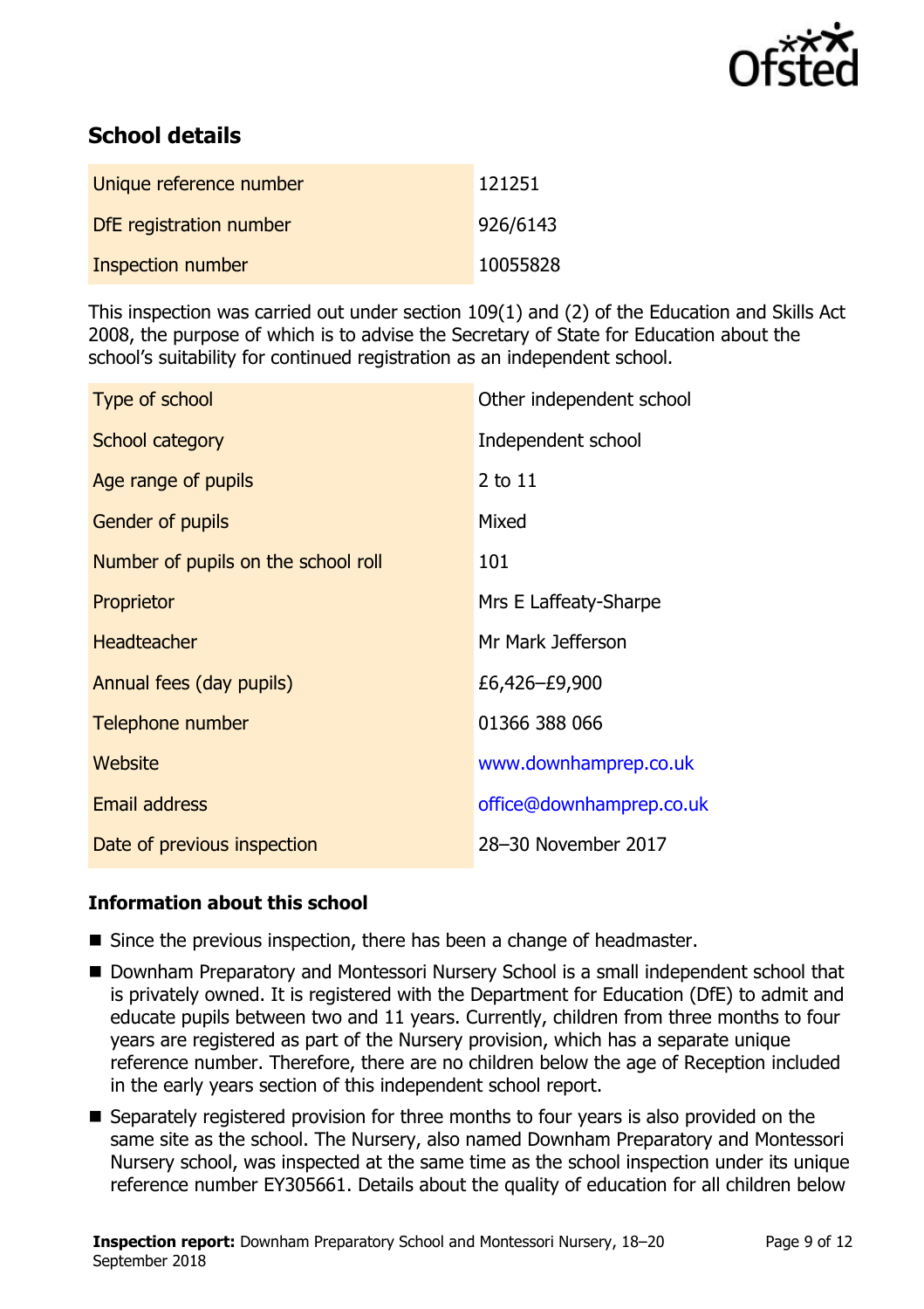

the age of Reception can be found in the separate early years inspection report.

- The proprietor also owns a second nursery setting, Downham Nursery School (unique reference number EY398091). The nursery settings receive separate reports to the school, and these are available on the Ofsted website.
- The DfE is aware that the school has admitted pupils above the age of registration. School leaders are in communication with the DfE to apply for a material change to their current registration agreement.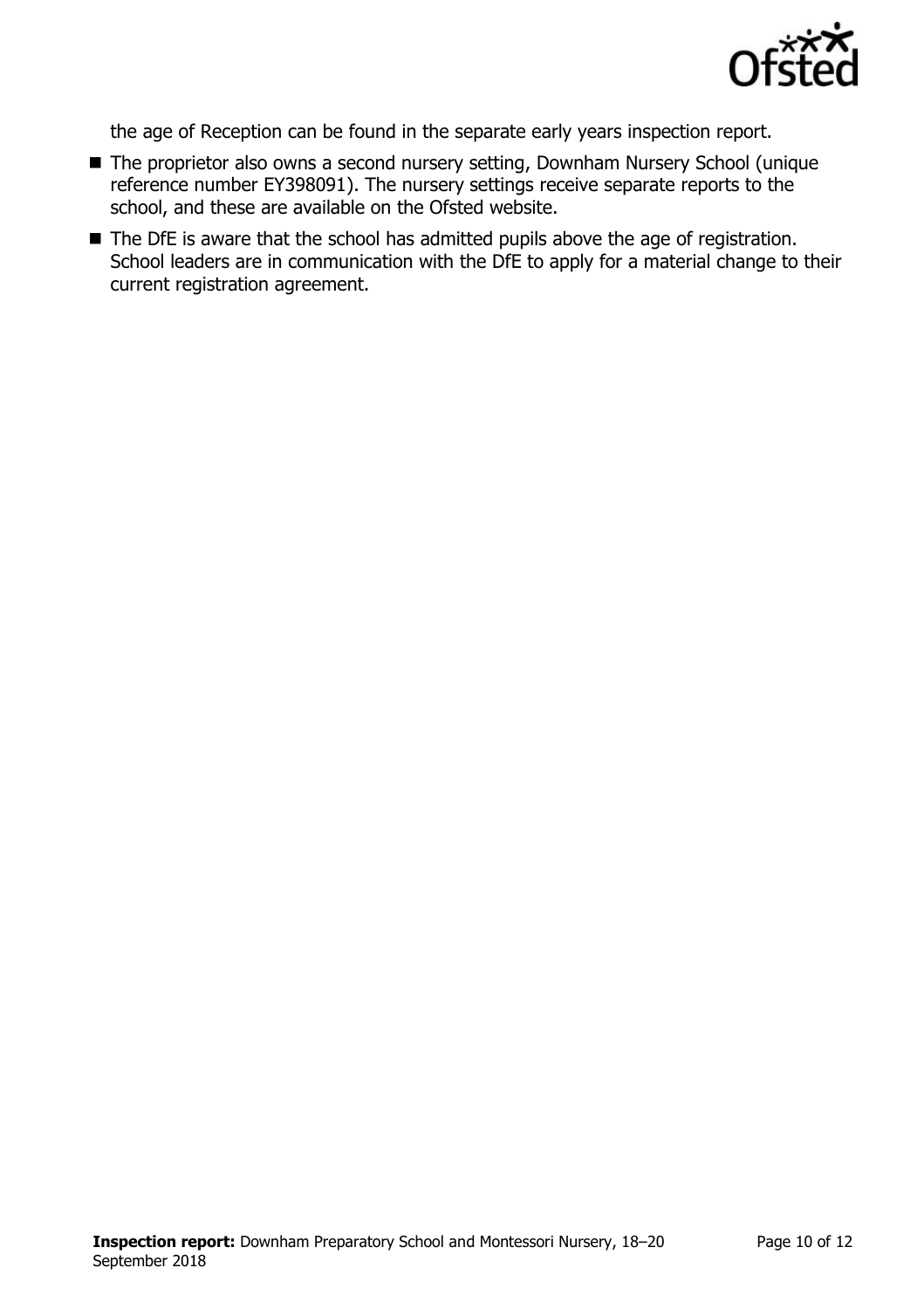

# **Information about this inspection**

- The inspectors observed teaching for all year groups, including the Reception year and across a wide range of subjects. Some observations to determine the quality of teaching over time were carried out jointly with the headmaster. Pupils' work books were evaluated, and an inspector heard pupils reading aloud in class and in the library.
- The inspectors held a meeting with the school council and informally discussed pupils' learning and work with them in class.
- Inspectors scrutinised a wide range of documentation, which included: information about pupils' attendance and registration; pupils' achievement information; records of behaviour incidents; school self-evaluation; school improvement action plans; safeguarding and safer recruitment records and practices; the curriculum; and the monitoring of teaching, learning and assessment.
- $\blacksquare$  Meetings were held with a range of leaders, including the headmaster, the proprietor, early years leadership, subject leaders and representatives from the parent liaison committee. A telephone call was held with a member of the independent committee for the school's complaints procedure.
- The quality of provision for pupils who have SEN and/or disabilities was evaluated.
- $\blacksquare$  The views of 33 parents who responded to the online questionnaire, Parent View, together with their comments on the free-text service were considered. The inspector also took account of the views of 29 staff who responded to the staff questionnaire.

#### **Inspection team**

Kim Hall, lead inspector **Her Majesty's Inspector** 

**Jason Howard Her Majesty's Inspector**